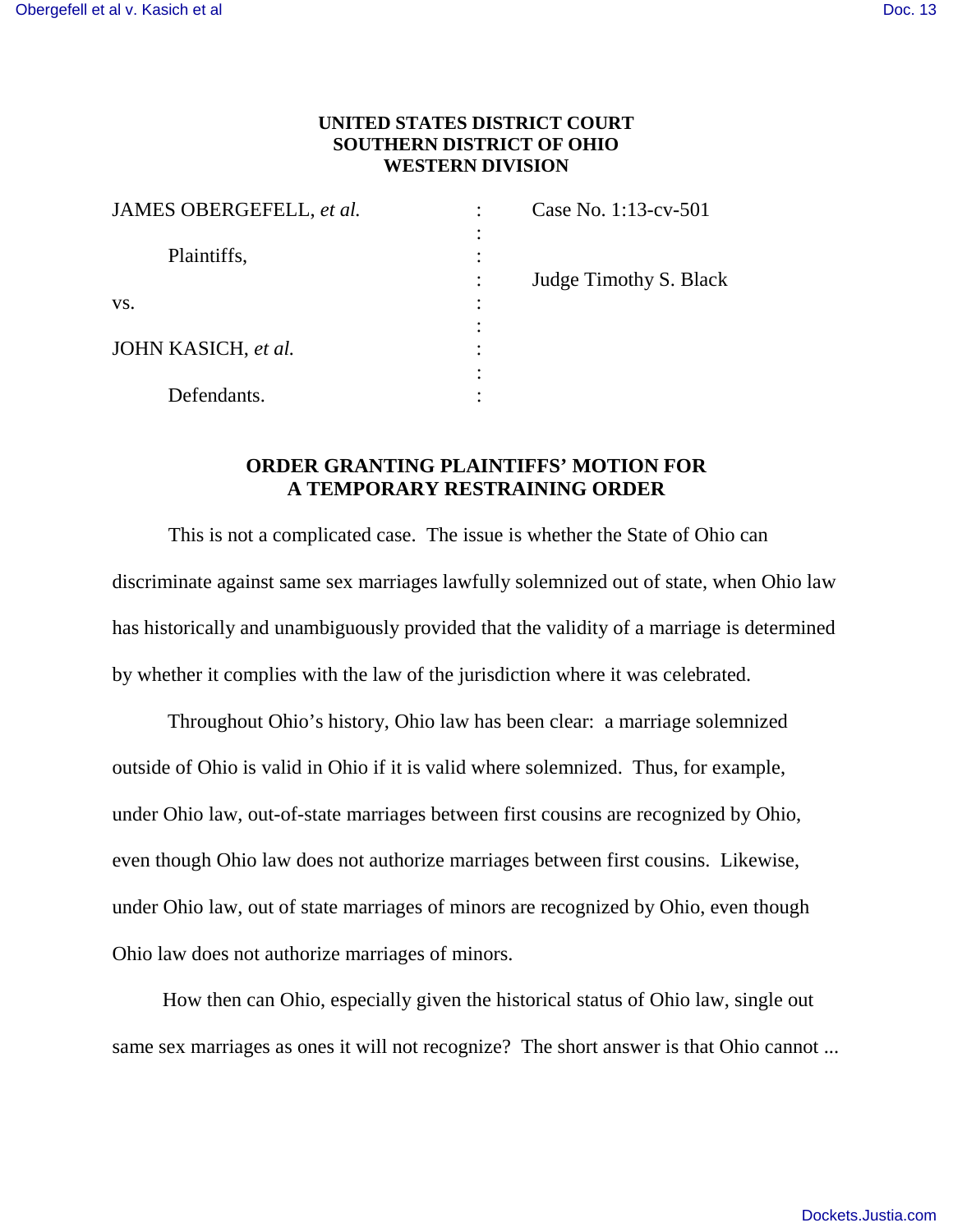at least not under the circumstances here.

 By treating lawful same sex marriages differently than it treats lawful opposite sex marriages (*e.g.*, marriages of first cousins and marriages of minors), Ohio law, as applied to these Plaintiffs, likely violates the United States Constitution which guarantees that "No State shall make or enforce any law which shall ... deny to any person within its jurisdiction equal protection of the laws."

 The end result here and now is that the local Ohio Registrar of death certificates is hereby **ORDERED** not to accept for recording a death certificate for John Arthur that does not record Mr. Arthur's status at death as "married" and James Obergefell as his "surviving spouse."

### **I. AGREED FACTS AND CIRCUMSTANCES**

 Less than a month ago, on June 26, 2013, the United States Supreme Court issued its historic decision in *United States v. Windsor*, \_\_ U.S. \_\_, 133 S.Ct. 2675 (2013). The Supreme Court held that the federal Defense of Marriage Act ("DOMA"), which denied recognition to same-sex marriages for purposes of federal law, was unconstitutional, as it denied fundamental fairness and equal protection of the law to gay citizens. While the holding in *Windsor* is ostensibly limited to a finding that the federal government cannot refuse to recognize state laws authorizing same sex marriage, the issue whether States can refuse to recognize out-of-state same sex marriages is now surely headed to the fore. Indeed, just as Justice Scalia predicted in his animated dissent, by virtue of the present lawsuit, "the state-law shoe" has now dropped in Ohio. *Windsor*, 133 S.Ct. at 77-78.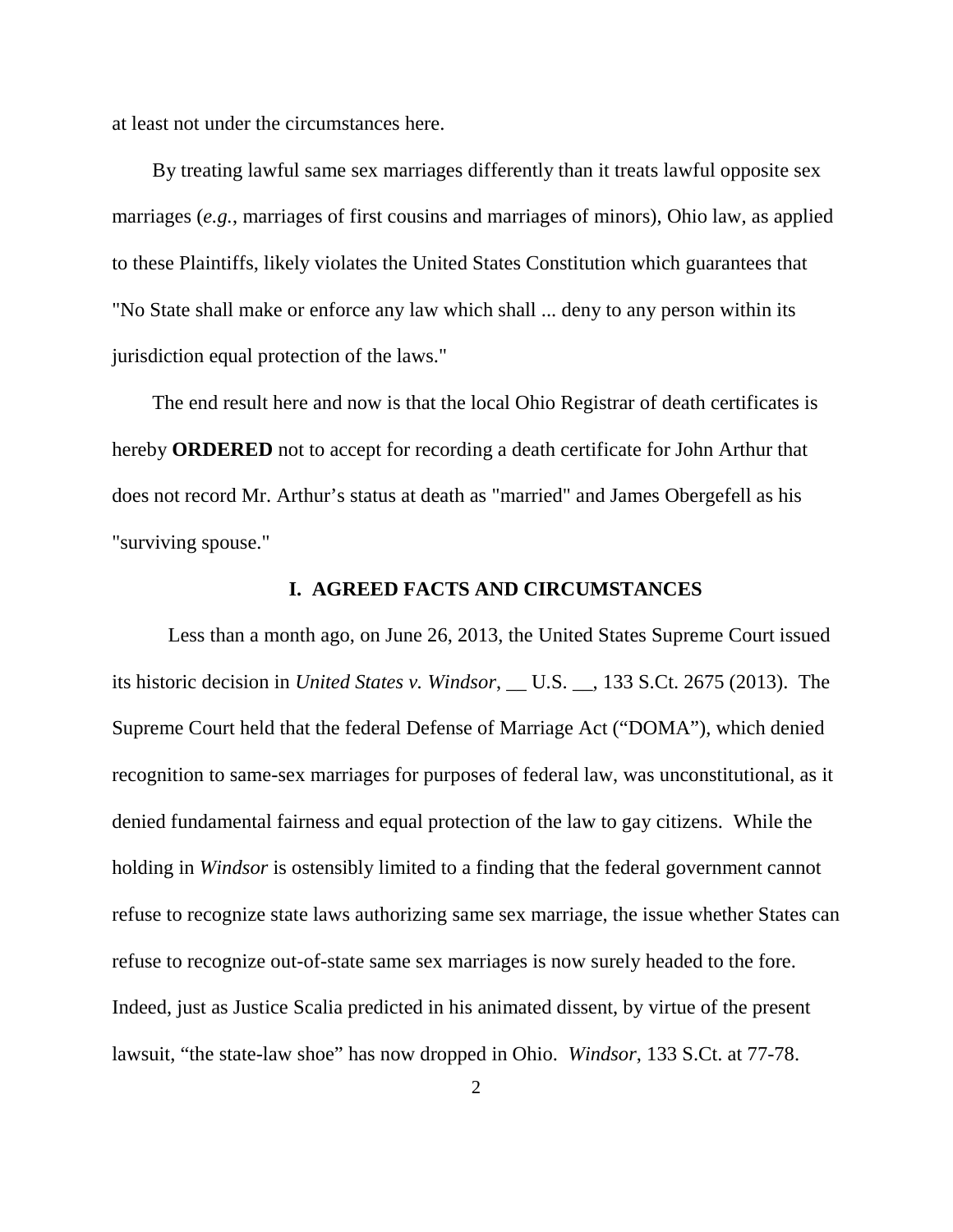Plaintiffs James Obergefell and John Arthur are male Cincinnati residents who have been living together in a committed and intimate relationship for more than twenty years, and they were very recently legally married in the state of Maryland pursuant to the laws of Maryland recognizing same sex marriage.

Mr. Arthur is currently a hospice patient. He is dying of amyotrophic lateral sclerosis ("ALS"). ALS is a progressive disease that has caused Mr. Arthur severe and worsening muscle deterioration, has no known cure, and is fatal.

On July 11, 2013, Plaintiffs traveled to Maryland in a special jet equipped with medical equipment and a medical staff necessary to serve Mr. Arthur's needs, whereupon Plaintiffs were married in the jet as it sat on the tarmac in Anne Arundel County, Maryland. They returned to Cincinnati that same day.

Plaintiffs' marriage is legally recognized in Maryland and by the federal government by virtue of the very recent and historic decision of the United States Supreme Court in *United States v. Windsor*, \_\_ U.S. \_\_, 133 S.Ct. 2675 (2013). Plaintiffs' marriage is not recognized in Ohio, as legal recognition of same-sex marriages is prohibited by Ohio law enacted in 2004. *See* Ohio Rev. Code. § 3101.01(C )(2)&(3) and Ohio Constitution Art. XV, §11.

Mr. Arthur is certain to die soon. Consistent with Ohio law, his death record will list his "marital status at time of death" as "unmarried" and will not record Mr. Obergefell as the "surviving spouse."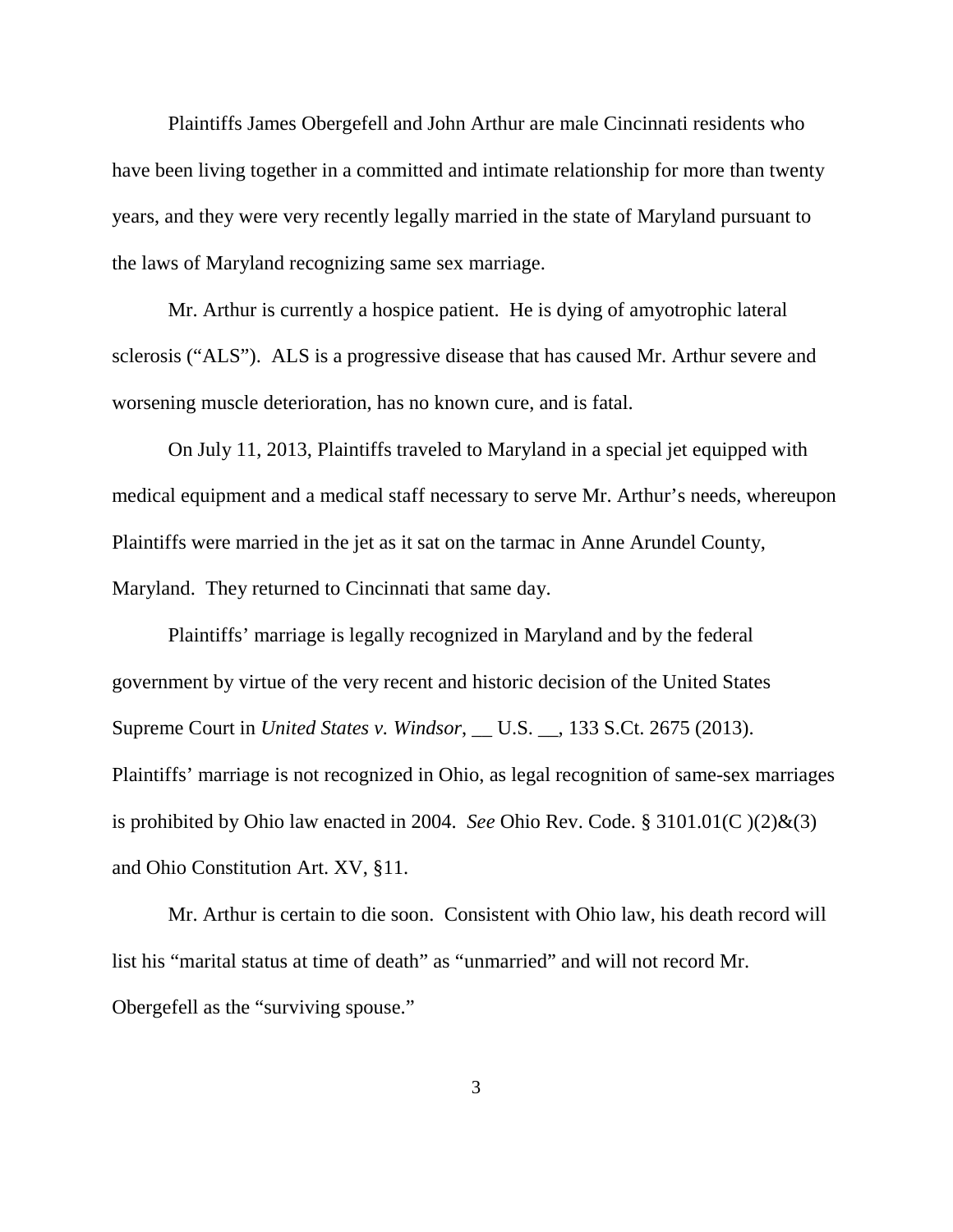#### **II. PLAINTIFFS' MOTION**

Plaintiffs seek an order of this Court declaring unconstitutional the Ohio laws forbidding recognition of legal same sex marriages from other states and requiring the Registrar of Ohio death certificates to record John Arthur as "married" and to record James Obergefell as his "surviving spouse" at the time of Mr. Arthur's death, which is imminent.

## **III. STANDARD OF REVIEW**

 In determining whether to grant injunctive relief, this Court must weigh four factors: (1) whether the moving party has shown a strong likelihood of success on the merits; (2) whether the moving party will suffer irreparable harm if the injunction is not issued; (3) whether the issuance of the injunction would cause substantial harm to others; and (4) whether the public interest would be served by issuing the injunction. *Overstreet v. Lexington-Fayette Urban County Gov't,* 305 F.3d 566, 573 (6th Cir. 2002). These four considerations are factors to be balanced, not prerequisites that must be met. *McPherson v. Michigan High Sch. Athletic Ass'n, Inc*., 119 F.3d 453, 459 (6th Cir. 1997), and there is no "rigid and comprehensive test for determining the appropriateness of preliminary injunctive relief." *Tate v. Frey*, 735 F.2d 986, 990 (6th Cir. 1984).

Plaintiffs bear the burden of demonstrating their entitlement to a preliminary injunction, and an "injunction is an extraordinary remedy which should be granted only if the movant carries his or her burden of proving that the circumstances clearly demand it."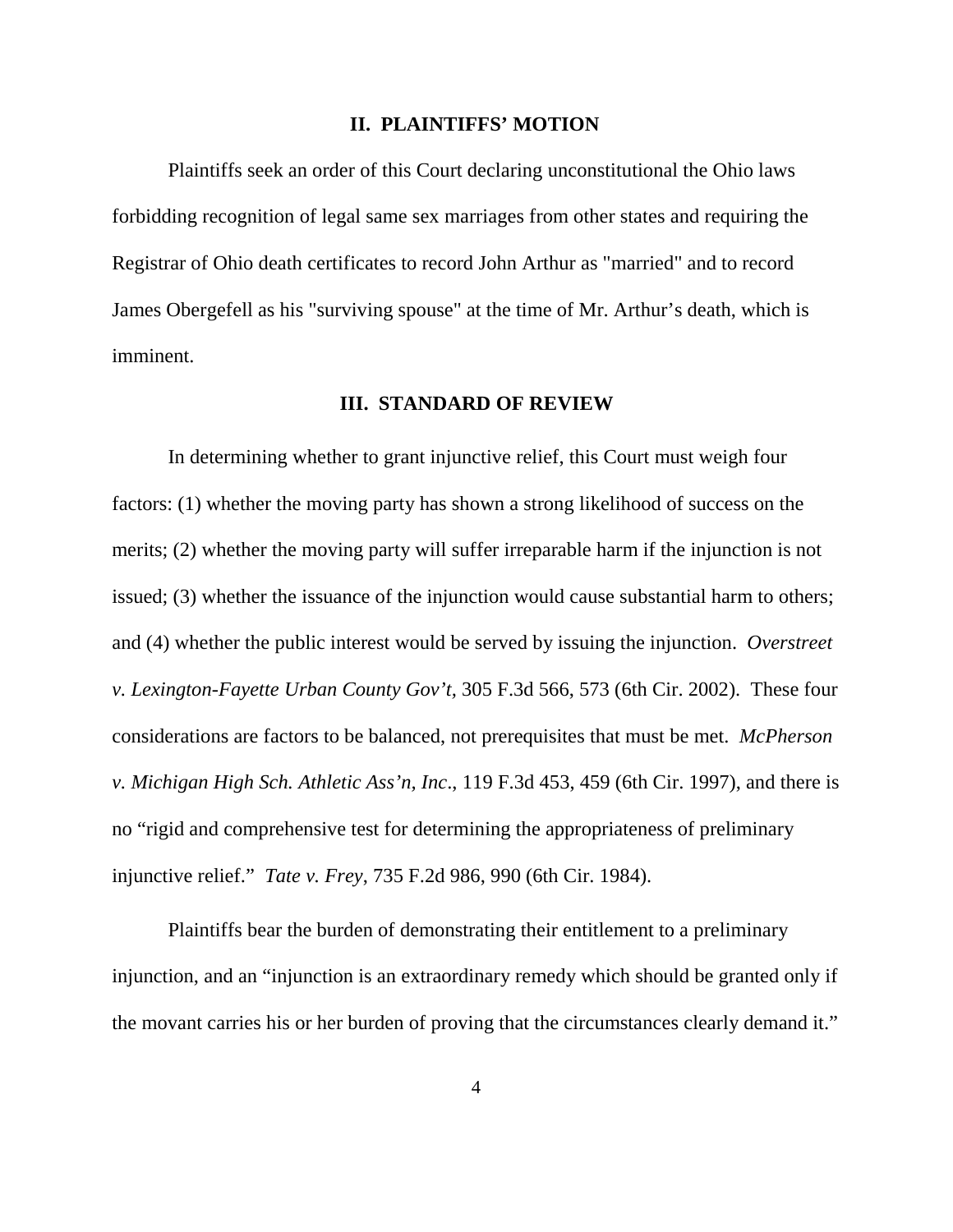*Overstreet,* 305 F.3d at 513. In the Sixth Circuit, "[t]he standard for issuing a temporary restraining order is logically the same as for a preliminary injunction with emphasis, however, on irreparable harm[.]" *Reid v. Hood*, No. 1:10 CV 2842, 2011 U.S. Dist. LEXIS 7631, at \*2 (N.D. Ohio Jan 26, 2011) (citing *Motor Vehicle Bd. of Calif. v. Fox*, 434 U.S. 1345, 1347 n.2 (1977)). Moreover, "[a]lthough no one factor is controlling, a finding that there is simply no likelihood of success on the merits is usually fatal." *Gonzales v. Nat'l Bd. of Med. Exam'rs,* 225 F.3d 620, 625 (6th Cir. 2000).

Even if the court is not certain that a plaintiff is likely to succeed on the merits, a preliminary injunction is still appropriate where the plaintiff shows "'serious questions going to the merits and irreparable harm which decidedly outweighs any potential harm to the defendant'" or if "the merits present a sufficiently serious question to justify further investigation." *In re DeLorean Motor Co.*, 755 F.2d 1223, 1229-30 (6th Cir. 1985) (quoting *Friendship Materials, Inc. v. Michigan Brick, Inc*., 679 F.2d 100, 105 (6th Cir. 1982)).

### **IV. ANALYSIS**

The Fourteenth Amendment to the Constitution of the United States provides that "No State shall make or enforce any law which shall abridge the privileges or immunities of citizens of the United States; nor shall any State deprive any person of life, liberty, or property, without due process of law; nor deny to any person within its jurisdiction the equal protection of the laws." U.S. Const. Amend. XIV.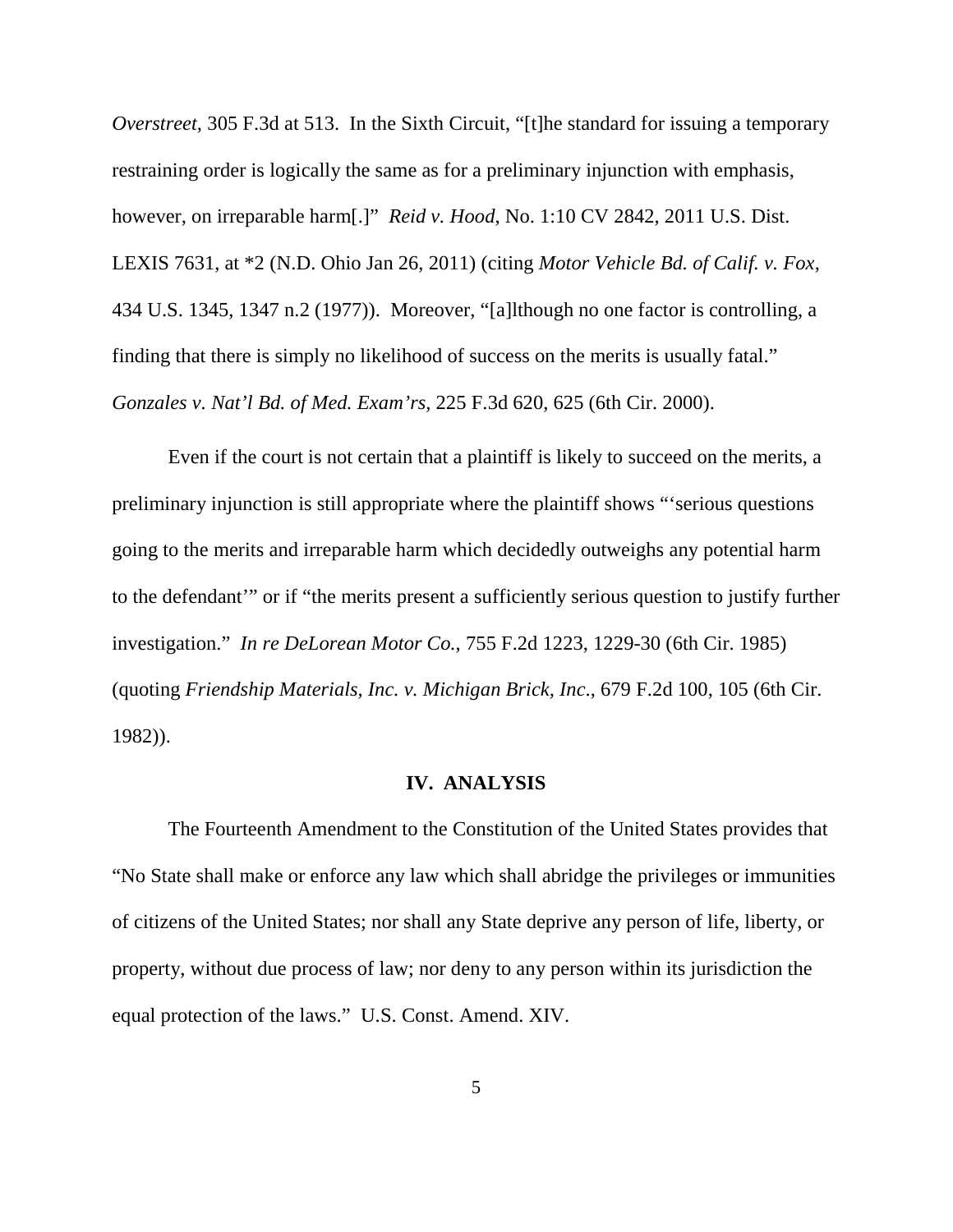Plaintiffs, a same-sex couple, are legally married in Maryland. They reside in Ohio where their marriage is not recognized as valid. They are treated differently than they would be if they were in a comparable opposite-sex marriage. By treating lawful same sex marriages differently than it treats lawful opposite sex marriages (*e.g.*, marriages of first cousins and marriages of minors), Plaintiffs assert that the Ohio laws barring recognition of out-of-state same sex marriages, enacted in 2004, violate equal protection.

Although the law has long recognized that marriage and domestic relations are matters generally left to the states, *see Ex parte Burrus*, 136 U.S. 586, 593-94 (1890), the restrictions imposed on marriage by states, however, must nonetheless comply with the Constitution. *Loving v. Virginia*, 388 U.S. 1, 12 (1967) (statute limiting marriage to same-race couples violated equal protection and due process); *Zablocki v. Redhail*, 434 U.S. 374, 383 (1978) (statute restricting from marriage persons owing child support violated equal protection).

In *Windsor*, the Supreme Court again applied the principle of equal protection to a statute restricting marriage when it reviewed the constitutionality of the federal Defense of Marriage Act ("DOMA"), which denied recognition to same-sex marriages for purposes of federal law. This included marriages from the twelve states and District of Columbia in which same-sex couples could legally marry. The Supreme Court held that the federal law was unconstitutional because it violated equal protection and due process principles guaranteed by the Fifth Amendment. *Windsor*, 133 S. Ct. at 2675.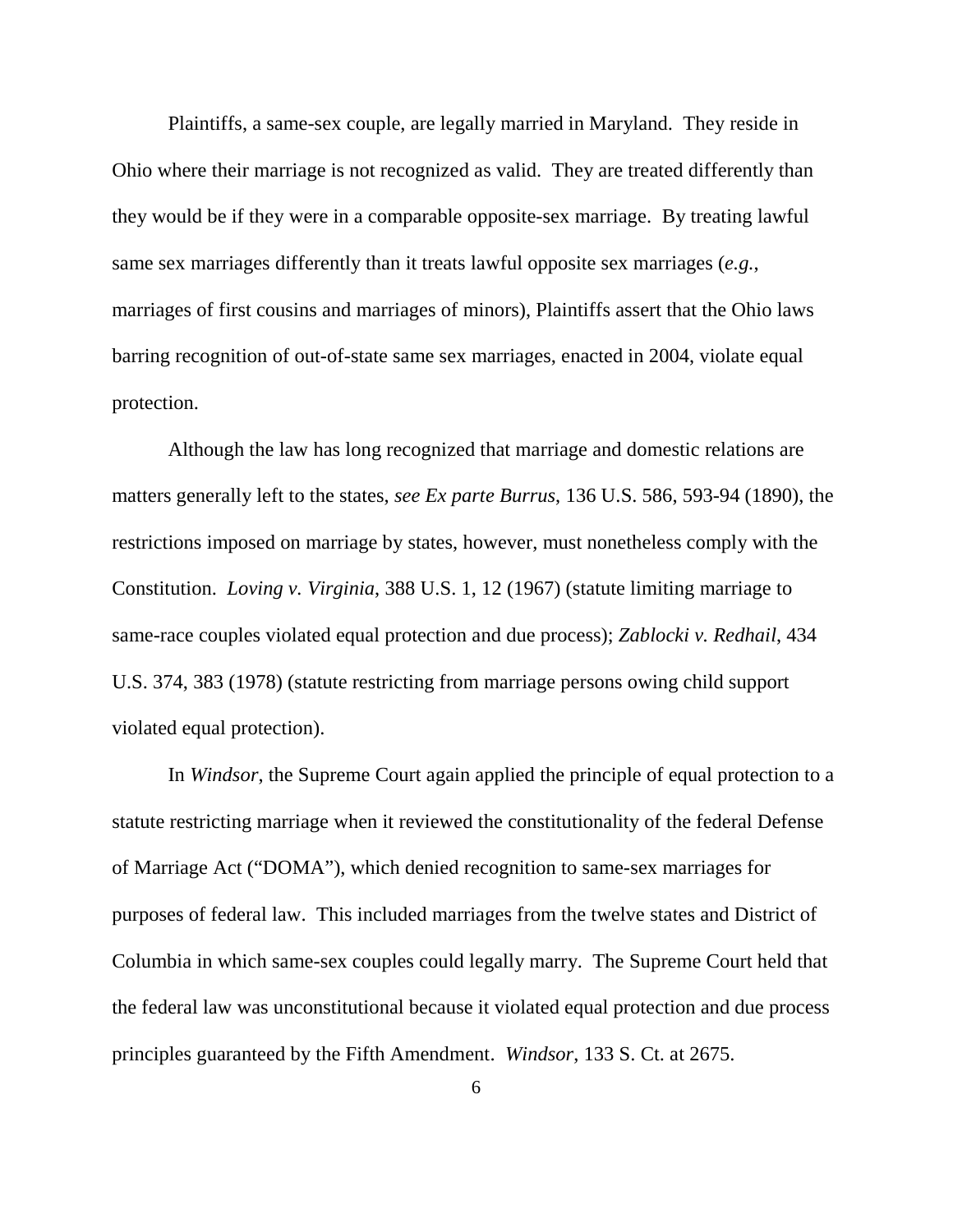In reality, the decision of the United States Supreme Court in *Windsor* was not unprecedented as the Supreme Court relied upon its equal protection analysis from an earlier case, where, in 1996, the Court held that an amendment to a state constitution, ostensibly just prohibiting any special protections for gay people, in truth violated the Equal Protection Clause, under even a rational basis analysis. *Romer v. Evans*, 517 U.S. 620 (1996).

In *Romer*, the Supreme Court struck down Colorado's Amendment 2 because, the Court held, "[w]e cannot say that Amendment 2 is directed to any identifiable legitimate purpose or discrete objective. It is a status-based enactment divorced from any factual context from which we could discern a relationship to legitimate state interests; it is a classification of persons undertaken for its own sake, something the Equal Protection Clause does not permit." *Id*. at 635. The Supreme Court deemed this "class legislation ... obnoxious to the prohibitions of the Fourteenth Amendment." *Id*. (quoting *Civil Rights Cases*, 109 U.S. 3, 24 (1883)).

As the Supreme Court in *Romer* held so succinctly: [Colorado law] "classifies homosexuals not to further a proper legislative end but to make them unequal to everyone else. This Colorado cannot do. A State cannot so deem a class of persons a stranger to its laws. Amendment 2 violates the Equal Protection Clause[.]" 517 U.S. at 635-36.

As the Supreme Court explained in striking down DOMA, "[t]he avowed purpose and practical effect of the law here in question are to impose a disadvantage, a separate status, and so a stigma upon all who enter into same-sex marriages made lawful by the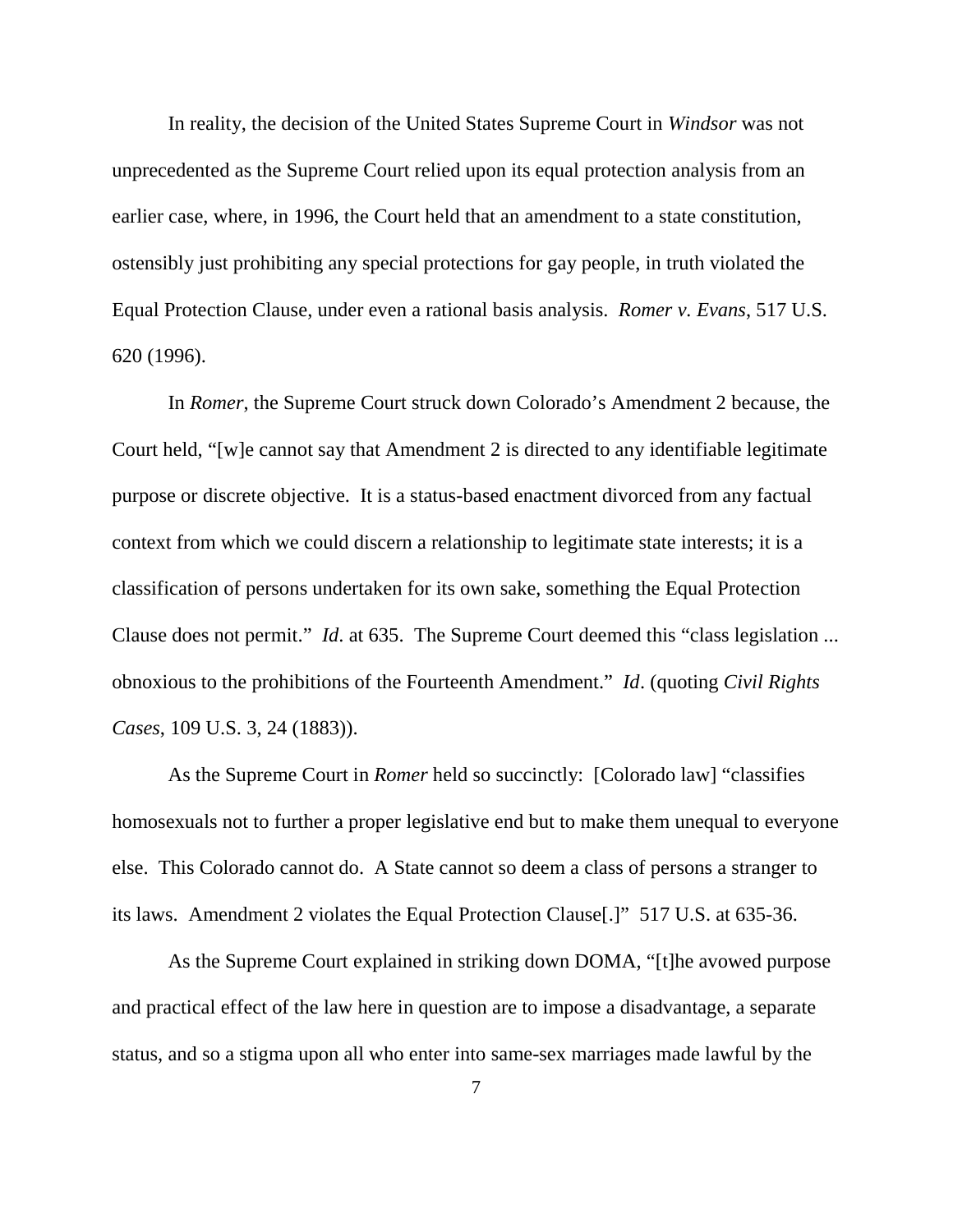unquestioned authority of the States." *Windsor*, 133 S. Ct. at 2693.

Similarly, in *Windsor*, the Supreme Court cited *U. S. Dept. of Agriculture v. Moreno*, 413 U.S. 528 (1973), for the proposition that a legislative desire to harm a politically unpopular group of people cannot justify disparate treatment of that group. *Windsor*, 133 S. Ct. at 2693. In *Moreno*, a federal statute prohibiting households containing "unrelated persons" from qualifying for food stamps was held to be in violation of the Equal Protection Clause under a rational basis analysis. The legislative purpose of the statute was to prohibit "hippies" from taking advantage of food stamps. The Supreme Court held that "the classification here … is wholly without any rational basis." *Moreno*, 413 U.S. at 538. Likewise, in *Windsor*, the Supreme Court held that the purpose of the federal DOMA was "to impose inequality, not for other reasons like governmental efficiency." 133 S. Ct. at 2694.

 Under Supreme Court jurisprudence, states are free to determine conditions for valid marriages, but these restrictions must be supported by legitimate state purposes because they infringe on important liberty interests around marriage and intimate relations.

In derogation of law, the Ohio scheme has unjustifiably created two tiers of couples: (1) opposite-sex married couples legally married in other states; and (2) same-sex married couples legally married in other states. This lack of equal protection of law is fatal.

8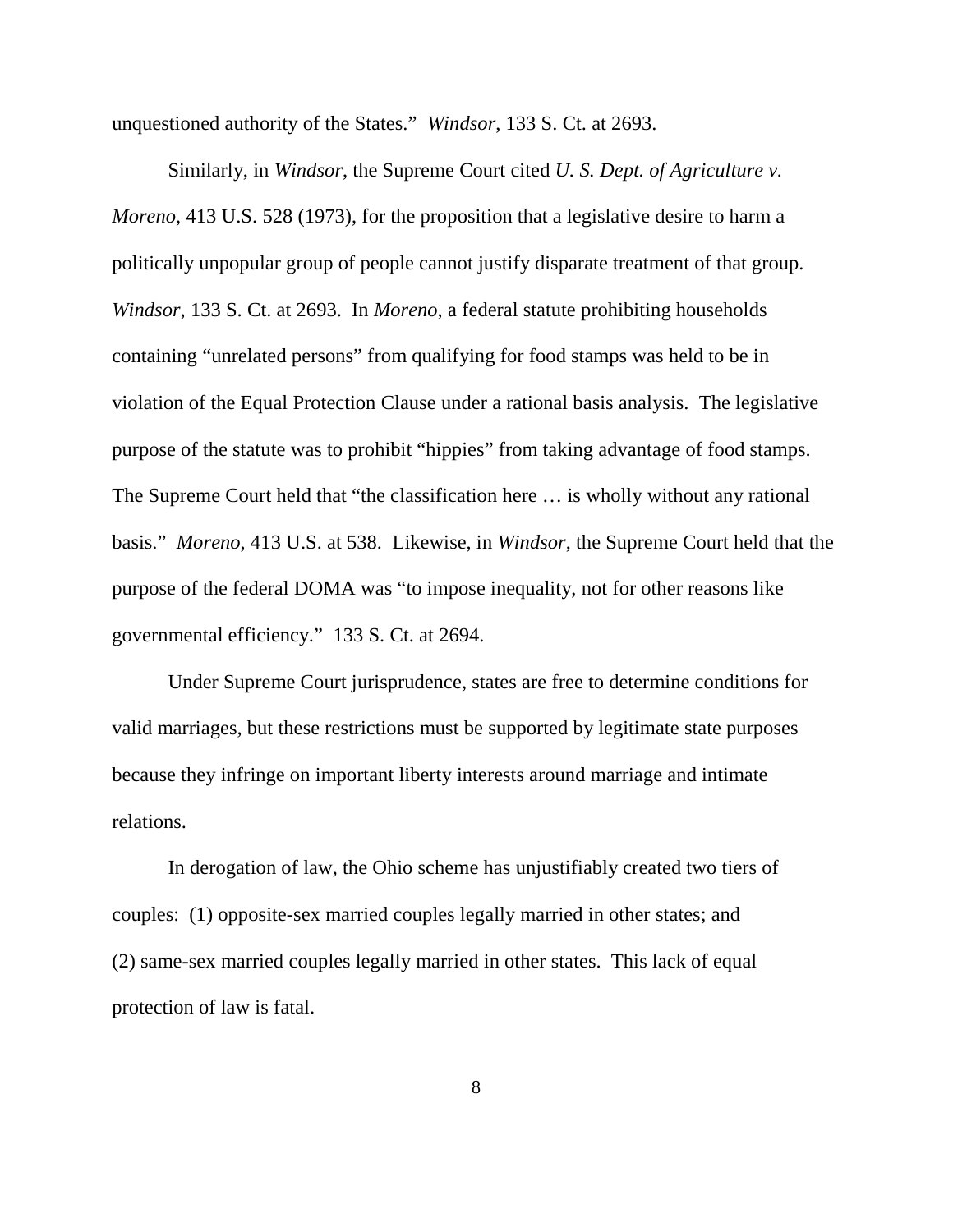As a threshold matter, it is absolutely clear that under Ohio law, from the founding of the State through at least 2004, the validity of an opposite-sex marriage is to be determined by whether it complies with the law of the jurisdiction where it was celebrated. That is, a marriage solemnized outside of Ohio is valid in Ohio if it is valid where solemnized. Thus the leading compendium of Ohio law states:

"Generally, a marriage solemnized outside of Ohio is valid in Ohio if it is valid where solemnized. Thus, the validity of a common-law marriage is determined by the law of the state where it was consummated, and that of a solemnized marriage by the law of the state where it was contracted. Likewise, a marriage created in a foreign nation is valid according to that nation's laws. […] The fact that the parties to a marriage left the state to marry in order to evade Ohio's marriage laws is immaterial to the marriage's validity in Ohio." *See* 45 Ohio Jur. 3d Family Law § 11.

 Longstanding Ohio law has been clear: a marriage solemnized outside of Ohio is valid in Ohio if it is valid where solemnized. This legal approach is firmly rooted in the longstanding legal principle of "*lex loci contractus*" -- *i.e.*, the law of the place of the contracting controls. Ohio has adopted this legal approach from its inception as a State.

Thus, for example, under Ohio law, as declared by the Supreme Court of Ohio in 1958, out-of-state marriages between first cousins are recognized by Ohio, even though Ohio law does not authorize marriages between first cousins. *Mazzolini v. Mazzolini*, 155 N.E.2d 206, 208 (Ohio Sup. Ct. **1958**) (marriage of first cousins was legal in Massachusetts and therefore is legal in Ohio regardless of the Ohio statute to the contrary).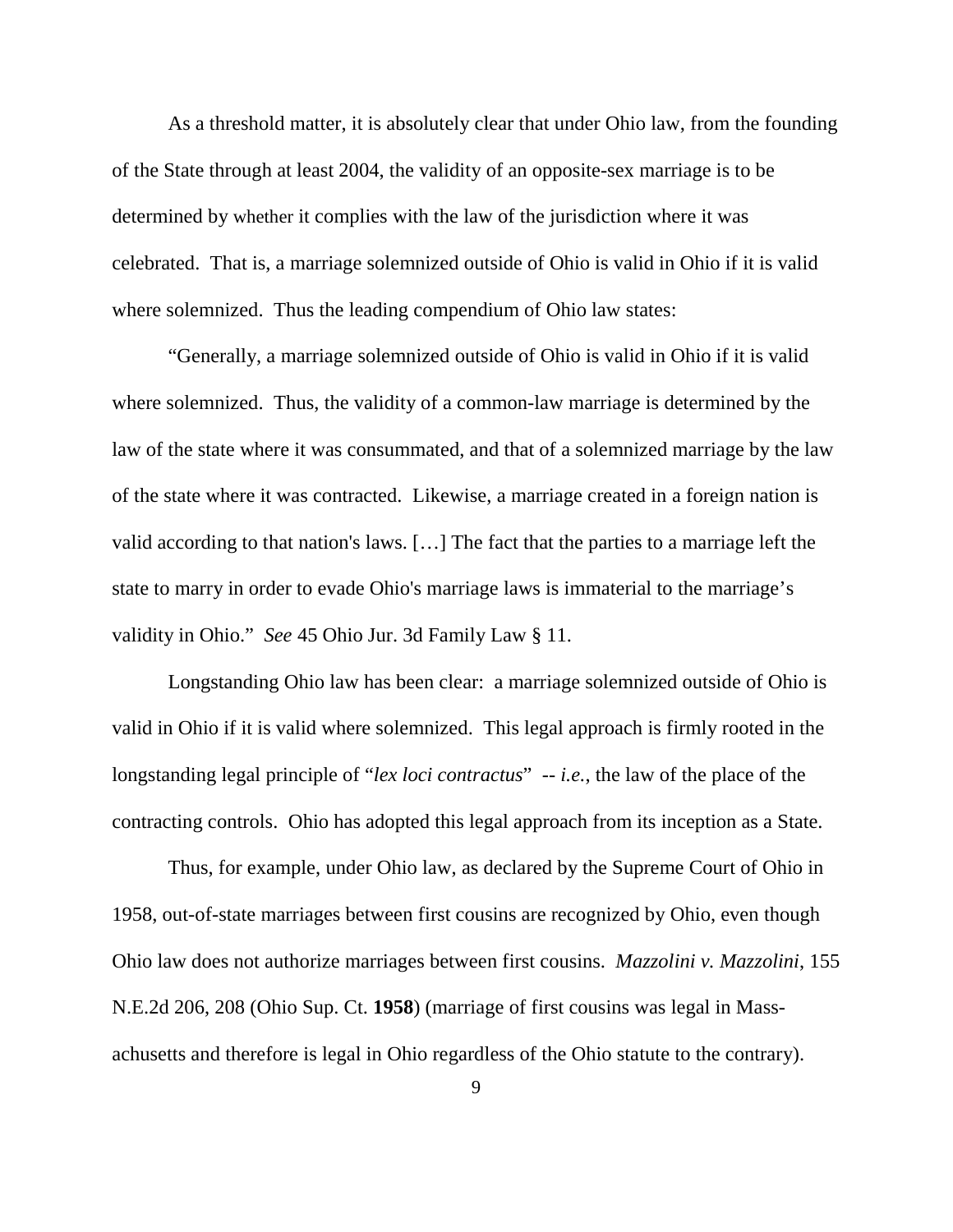Likewise, under Ohio law, out-of-state marriages of minors are recognized by Ohio, even though Ohio law does not authorize marriages of minors. *See Hardin v. Davis*, 16 Ohio Supp. 19, at \*22 (Com. Pl. Hamilton Co. May 18, **1945**) ("But, although first cousins cannot marry in Ohio, it has been held that if they go to another state where such marriages are allowed, marry, and return to Ohio, the marriage is legal in Ohio"); *see also Slovenian Mut. Ben. Ass'n v. Knafelj*, 173 N.E. 630, 631 (Ohio App. **1930**) ("It is true that, under the laws of Ohio, if she were his first cousin he could not marry her; but they could go to the state of Michigan, or the state of Georgia, and perhaps many other states in the United States, and intermarry, and then come right back into Ohio and the marriage would be legal"); *see also Peefer v. State*, 182 N.E. 117, 121 (Ohio App. **1931**) (where underage couples leave the state to marry in a state in which their marriage is valid and return to Ohio, the marriage cannot be set aside based on Ohio's law against marriage of underage people); *see also Courtright v. Courtright*, 1891 Ohio Misc. LEXIS 161, at \*7, *aff'd without opinion*, 53 Ohio 685 (Ohio **1895**) (marriage between persons considered underage in Ohio married in a state where their marriage is legal "cannot be set aside, either because it was not contracted in accordance with the law of this state, or because the parties went out of the state for the purpose of evading the laws of this state").

Quintessentially, Plaintiffs have established a substantial likelihood that they will prevail at trial on their claim that by treating lawful same sex marriages differently than it treats lawful opposite sex marriages (*e.g.*, marriages of first cousins and marriages of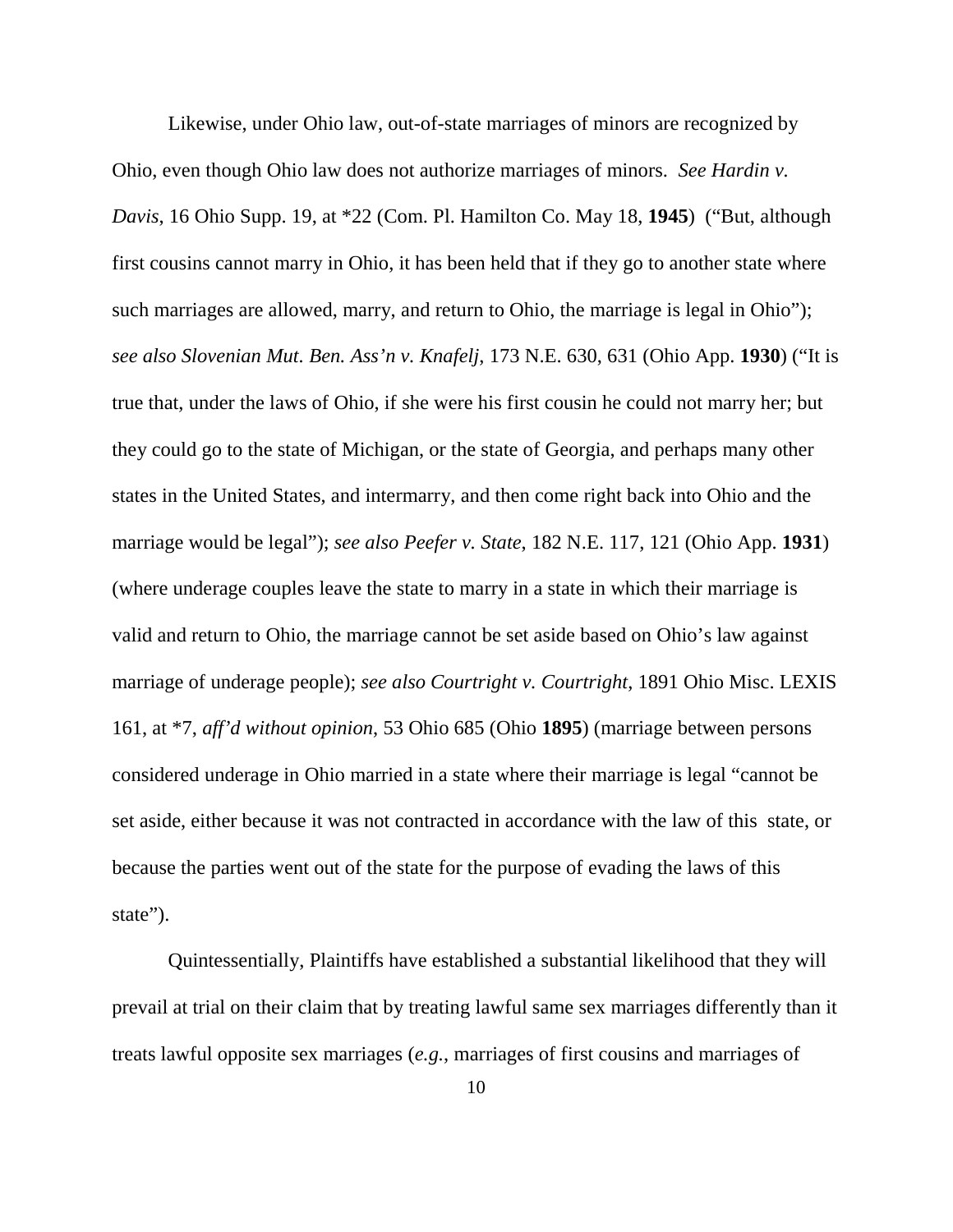minors), Ohio law, as applied here, violates the United States Constitution which guarantees that "No State shall make or enforce any law which shall ... deny to any person within its jurisdiction equal protection of the laws."

 Moreover, as the United States Supreme Court found in *Windsor*, there is no legitimate state purpose served by refusing to recognize same-sex marriages celebrated in states where they are legal. Instead, as in *Windsor*, and at least on this early record here, the very purpose of the Ohio provisions, enacted in 2004, is to "impose a disadvantage, a separate status, and so a stigma upon all who enter into same-sex marriages made lawful by the unquestioned authority of the States." *Windsor*, 133 S.Ct. at 2639. The purpose served by treating same-sex married couples differently than opposite-sex married couples is the same improper purpose that failed in *Windsor* and in *Romer*: "to impose inequality" and to make gay citizens unequal under the law. *See Windsor*, 133 S.Ct. at 2694; s*ee Romer*, 517 U.S. at 635-36. It is beyond cavil that it is constitutionally prohibited to single out and disadvantage an unpopular group.

 Even if there were proffered some attendant governmental purpose to discriminate against gay couples, other than to effect pure animus, it is difficult to imagine how it could outweigh the severe burden imposed by the ban imposed on same-sex couples legally married in other states. Families deserve the highest level of protection under the First Amendment right of association: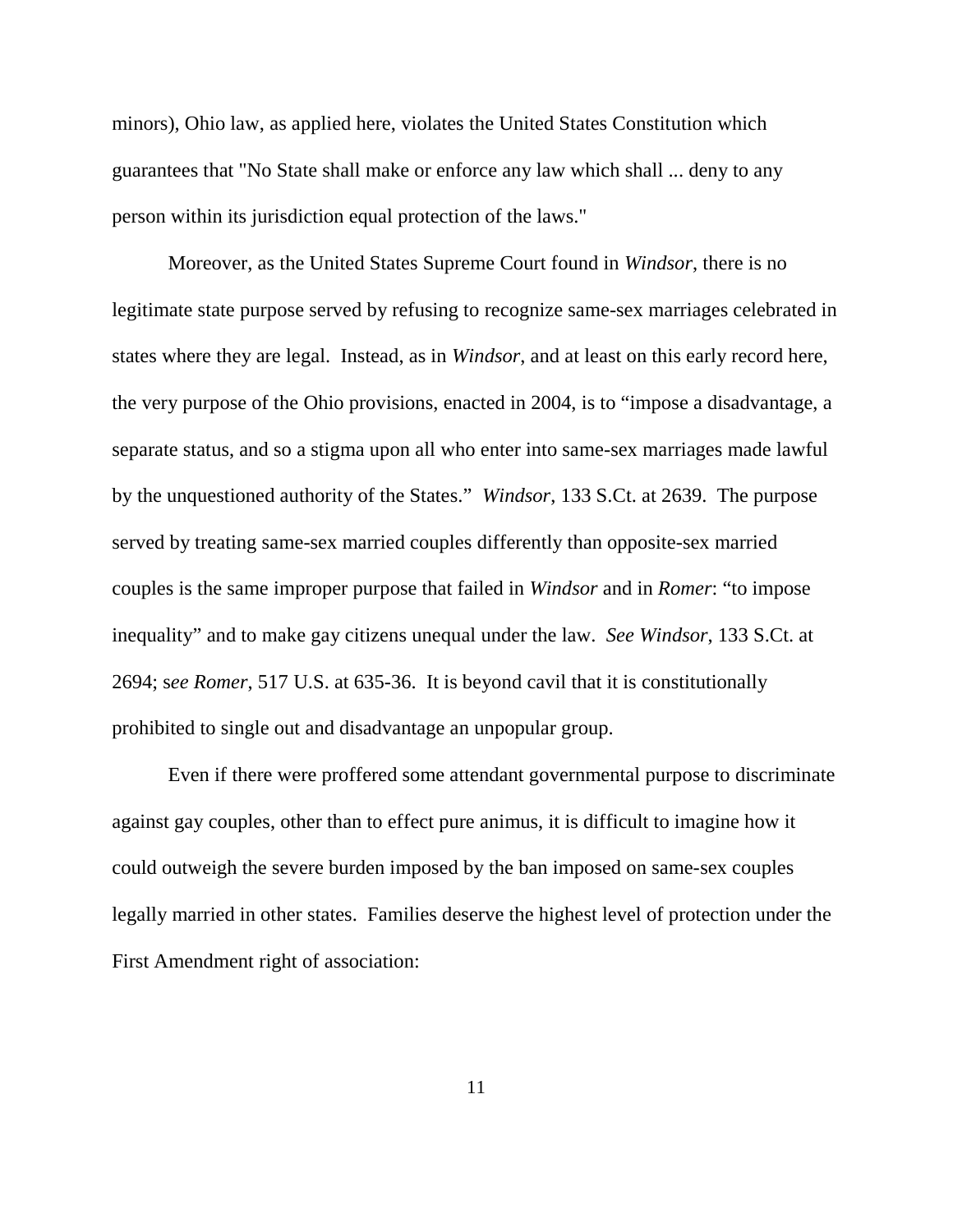"Marriage is a coming together for better or for worse, hopefully enduring, and intimate to the degree of being sacred. It is an association that promotes a way of life, not causes; a harmony in living, not political faiths; a bilateral loyalty, not commercial or social projects. Yet it is an association for as noble a purpose as any involved in our prior decisions."

*Zablocki v. Redhail*, 434 U.S. 374, 384, (1978) (citing *Griswold v. Connecticut*, 381 U.S. 479, 486 (1965)). Even if the classification of same-sex couples legally married in other states is reviewed under the least demanding rational basis test, this Court on this record cannot find a rational basis for the Ohio provisions discriminating against lawful, out-ofstate same sex marriages that is not related to the impermissible expression of disapproval of same-sex married couples.

 Consequently, Plaintiffs have demonstrated a strong likelihood of success on the merits.

Moreover, denying Plaintiffs their associational rights under the circumstances presented here imposes irreparable harm. Constitutional violations are routinely recognized as triggering irreparable harm unless they are promptly remedied. *See, e.g., Elrod v. Burns*, 427 U.S. 347, 373 (1976) (loss of constitutional "freedoms, for even minimal periods of time, unquestionably constitutes irreparable injury"). As stated, rights associated with marriage are fundamental. *Zablocki*, 434 U.S. at 374. Thus, this Court has routinely concluded that "Plaintiffs will suffer irreparable harm if the Court does not issue the injunction because of the threatened infringement of the Plaintiffs' fundamental rights." *See, e.g.*, *Equal. Found. of Greater Cincinnati, Inc. v. City of Cincinnati*, 838 F. Supp. 1235, 1242-43 (S.D. Ohio 1993) *rev'd and vacated*, 54 F.3d 261 (6th Cir. 1995)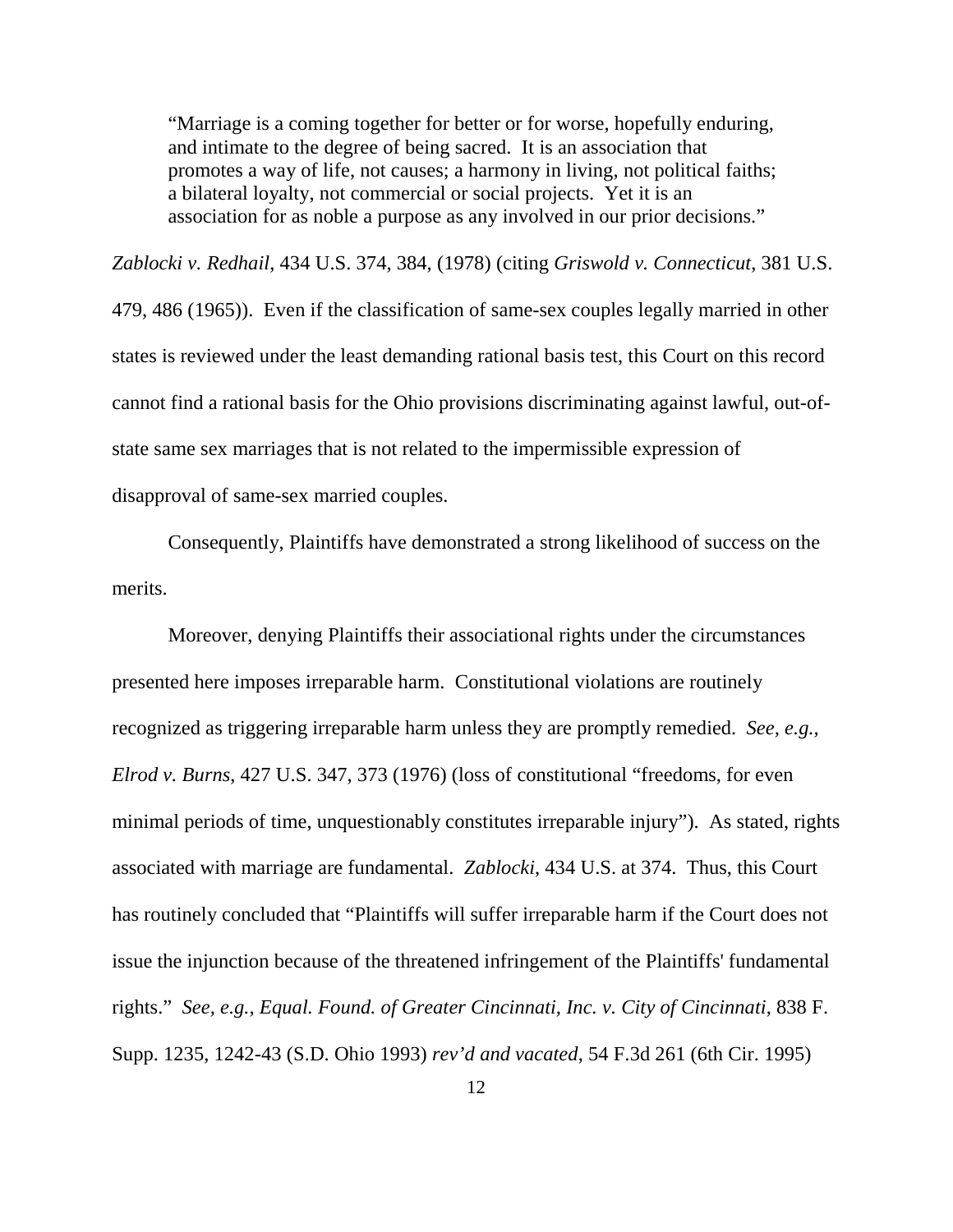*cert. granted*, *judgment vacated*, 518 U.S. 1001 (1996). In fact, "when an alleged deprivation of a constitutional right is involved, most courts hold that no further showing of irreparable injury is necessary." § [1](#page-12-0)1A Fed. Prac. & Proc. Civ. § 2948.1 (2d ed.).<sup>1</sup>

In addition to the alleged denial of Plaintiffs' constitutional rights, the Court must also consider the fact that Mr. Arthur is in hospice care and death is imminent. Without a temporary restraining order, the official record of Mr. Arthur's death, and the last official document recording his existence on earth, will incorrectly classify him as unmarried, despite his legal marriage to Mr. Obergefell. The death certificate will also incorrectly fail to record Mr. Obergefell as the "surviving spouse," which status he lawfully enjoys. Furthermore, Mr. Arthur wants to be buried in his family plot at Spring Grove Cemetery. He also wants Mr. Obergefell to be buried next to him someday. The family plot directive limits those who may be interred in the plot to descendants and married spouses. Thus, without a temporary restraining order, Mr. Arthur's burial may be delayed or his

 $\overline{a}$ 

<span id="page-12-0"></span><sup>&</sup>lt;sup>1</sup> See, e.g., Overstreet, 305 F.3d at 578 (6th Cir. 2002) (a plaintiff can demonstrate that a denial of an injunction will cause irreparable harm if the claim is based upon a violation of plaintiff's constitutional rights); *ACLU of KY v. McCreary County, Kentucky*, 354 F.3d 438, 445 (6th Cir. 2003) (if it is found that a constitutional right is being threatened or impaired, a finding of irreparable injury is mandated); *Connection Distrib. Co. v. Reno*, 154 F.3d 281, 288 (6th Cir. 1998) (recognizing that the loss of First Amendment rights, for even a minimal period of time, constitutes irreparable harm) (citations omitted); *Council of Alternative Political Parties v. Hooks*, 121 F.3d 876 (3rd Cir. 1997) (denial of preliminary injunctive relief was irreparable harm to plaintiffs' voting and associational rights); *Covino v. Patrissi*, 967 F.2d 73, 77 (2d Cir. 1992) (holding that plaintiffs may establish irreparable harm based on an alleged violation of their Fourth Amendment rights); *McDonell v. Hunter*, 746 F.2d 785, 787 (8th Cir. 1984) (finding that a violation of privacy constitutes an irreparable harm); *Mitchell v. Cuomo*, 748 F.2d 804, 806 (2d Cir. 1984) (holding allegation of violation of Eighth Amendment rights sufficient showing of irreparable harm); *Doe v. Mundy*, 514 F.2d 1179 (7th Cir 1975) (denial of constitutional privacy right was irreparable harm); *Beerheide v. Zavaras*, 997 F.Supp. 1405 (D.C. Colo. 1998) (irreparable harm satisfied by allegation of deprivation of free exercise of religion).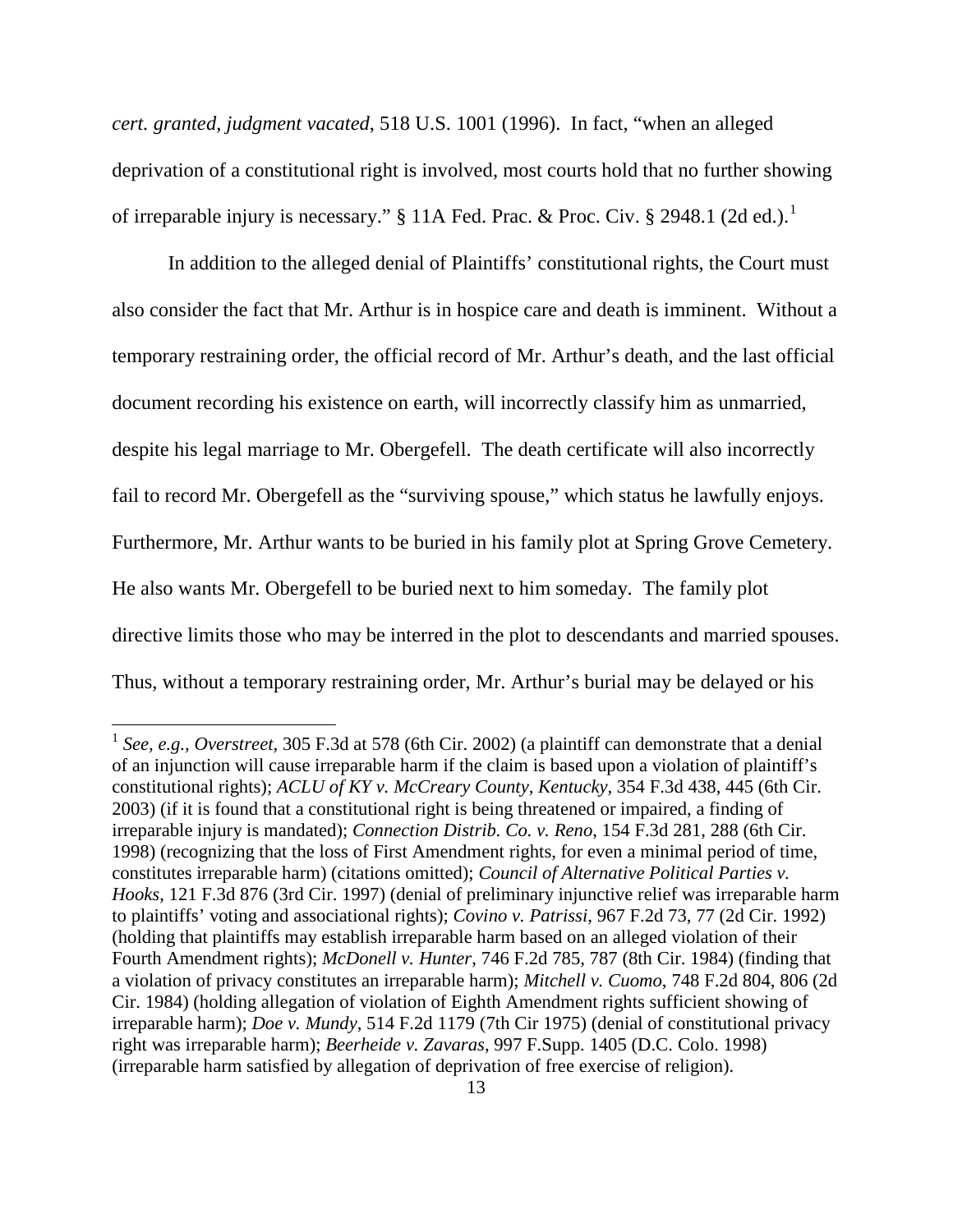remains may have to be exhumed when this case is finally decided. *See Yankton Sioux Tribe v. U.S. Army Corps of Engineers*, 209 F. Supp. 2d 1008, 1022 (D.S.D. 2002) (disruption of human remains can be irreparable harm).

Finally, the uncertainty around this issue during Mr. Arthur's final illness is the cause of extreme emotional hardship to the couple. Dying with an incorrect death certificate that prohibits Mr. Arthur from being buried with dignity constitutes irreparable harm. Furthermore, Mr. Arthur's harm is irreparable because his injury is present now, while he is alive. A later decision allowing an amendment to the death certificate cannot remediate the harm to Mr. Arthur, as he will have passed away.

 Moreover, there is absolutely no evidence that the State of Ohio or its citizens will be harmed by the issuance of an order temporarily restraining the enforcement of these provisions against the Plaintiffs in this case. No one beyond Plaintiffs themselves will be affected by such a limited order at all. Without an injunction, however, the harm to Plaintiffs is severe. Plaintiffs are not currently accorded the same dignity and recognition as similarly situated opposite-sex couples. Moreover, upon Mr. Arthur's death, Plaintiffs' legally valid marriage will be incorrectly recorded in Ohio as not existing. Balanced against this severe and irreparable harm to Plaintiffs is the truth that there is no evidence in the record that the issuance of a preliminary injunction would cause substantial harm to the public.

And, as a final consideration, "the public interest is promoted by the robust enforcement of constitutional rights." *Am. Freedom Def. Initiative v. Suburban 15*